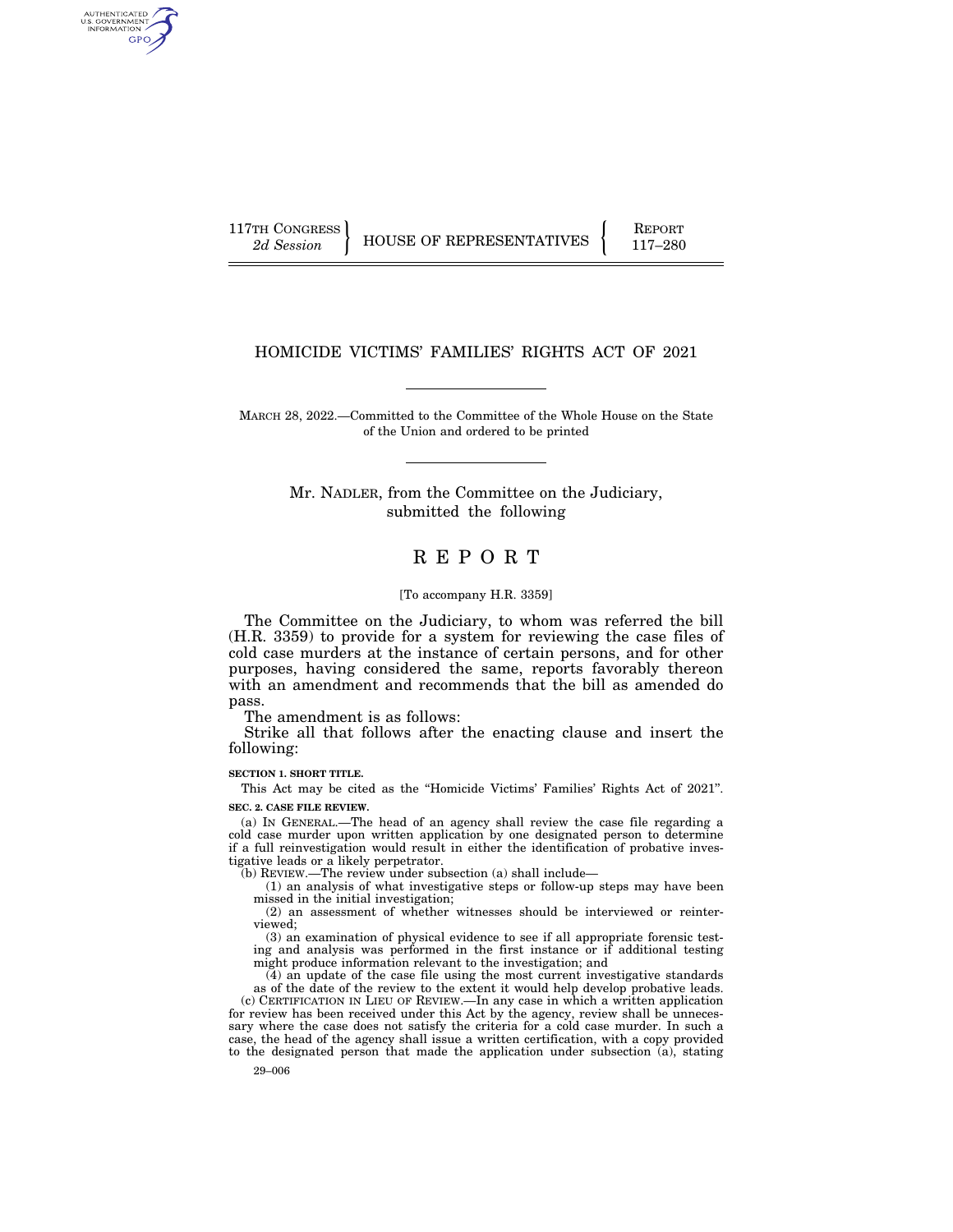that final review is not necessary because all probative investigative leads have been exhausted or that a likely perpetrator will not be identified.

(d) REVIEWER.—A review required under subsection (a) shall not be conducted by a person who previously investigated the murder at issue. (e) ACKNOWLEDGMENT.—The agency shall provide in writing to the applicant as

soon as reasonably possible— (1) confirmation of the agency's receipt of the application under subsection (a); and

(2) notice of the applicant's rights under this Act.

(f) PROHIBITION ON MULTIPLE CONCURRENT REVIEWS.—Only one case review shall be undertaken at any one time with respect to the same cold case murder victim. (g) TIME LIMIT.—Not later than 6 months after the receipt of the written application submitted pursuant to subsection (a), the agency shall conclude its case file review and reach a conclusion about whether or not a full reinvestigation under sec-

tion 4 is warranted.<br>(h) EXTENSIONS.

 $(1)$  IN GENERAL.—The agency may extend the time limit under subsection  $(g)$ once for a period of time not to exceed 6 months if the agency makes a finding that the number of case files to be reviewed make it impracticable to comply with such limit without unreasonably taking resources from other law enforcement activities.

(2) ACTIONS SUBSEQUENT TO WAIVER.—For cases for which the time limit in subsection (g) is extended, the agency shall provide notice and an explanation of its reasoning to one designated person who filed the written application pursuant to this section.

#### **SEC. 3. APPLICATION.**

Each agency shall develop a written application to be used for designated persons to request a case file review under section 2.

#### **SEC. 4. FULL REINVESTIGATION.**

(a) IN GENERAL.—The agency shall conduct a full reinvestigation of the cold case murder at issue if the review of the case file required by section 2 concludes that a full reinvestigation of such cold case murder would result in probative investigative leads.

(b) REINVESTIGATION.—A full reinvestigation shall include analyzing all evidence regarding the cold case murder at issue for the purpose of developing probative investigative leads or a likely perpetrator.

(c) REVIEWER.—A reinvestigation required under subsection (a) shall not be conducted by a person who previously investigated the murder at issue.

(d) PROHIBITION ON MULTIPLE CONCURRENT REVIEWS.—Only one full reinvestigation shall be undertaken at any one time with respect to the same cold case murder victim.

#### **SEC. 5. CONSULTATION AND UPDATES.**

(a) IN GENERAL.—The agency shall consult with the designated person who filed the written application pursuant to section 2 and provide him or her with periodic updates during the case file review and full reinvestigation.

(b) EXPLANATION OF CONCLUSION.—The agency shall meet with the designated person and discuss the evidence to explain to the designated person who filed the written application pursuant to section 2 its decision whether or not to engage in the full reinvestigation provided for under section 4 at the conclusion of the case file review.

#### **SEC. 6. SUBSEQUENT REVIEWS.**

(a) CASE FILE REVIEW.—If a review under subsection (a) case file regarding a cold case murder is conducted and a conclusion is reached not to conduct a full reinvestigation, no additional case file review shall be required to be undertaken under this Act with respect to that cold case murder for a period of five years, unless there is newly discovered, materially significant evidence. An agency may continue an investigation absent a designated person's application.

(b) FULL REINVESTIGATION.—If a full reinvestigation of a cold case murder is completed and a suspect is not identified at its conclusion, no additional case file review or full reinvestigation shall be undertaken with regard to that cold case murder for a period of five years beginning on the date of the conclusion of the reinvestigation, unless there is newly discovered, materially significant evidence.

#### **SEC. 7. DATA COLLECTION.**

(a) IN GENERAL.—Beginning on the date that is three years after the date of enactment of this Act, and annually thereafter, the Director of the National Institute of Justice shall publish statistics on the number of cold case murders.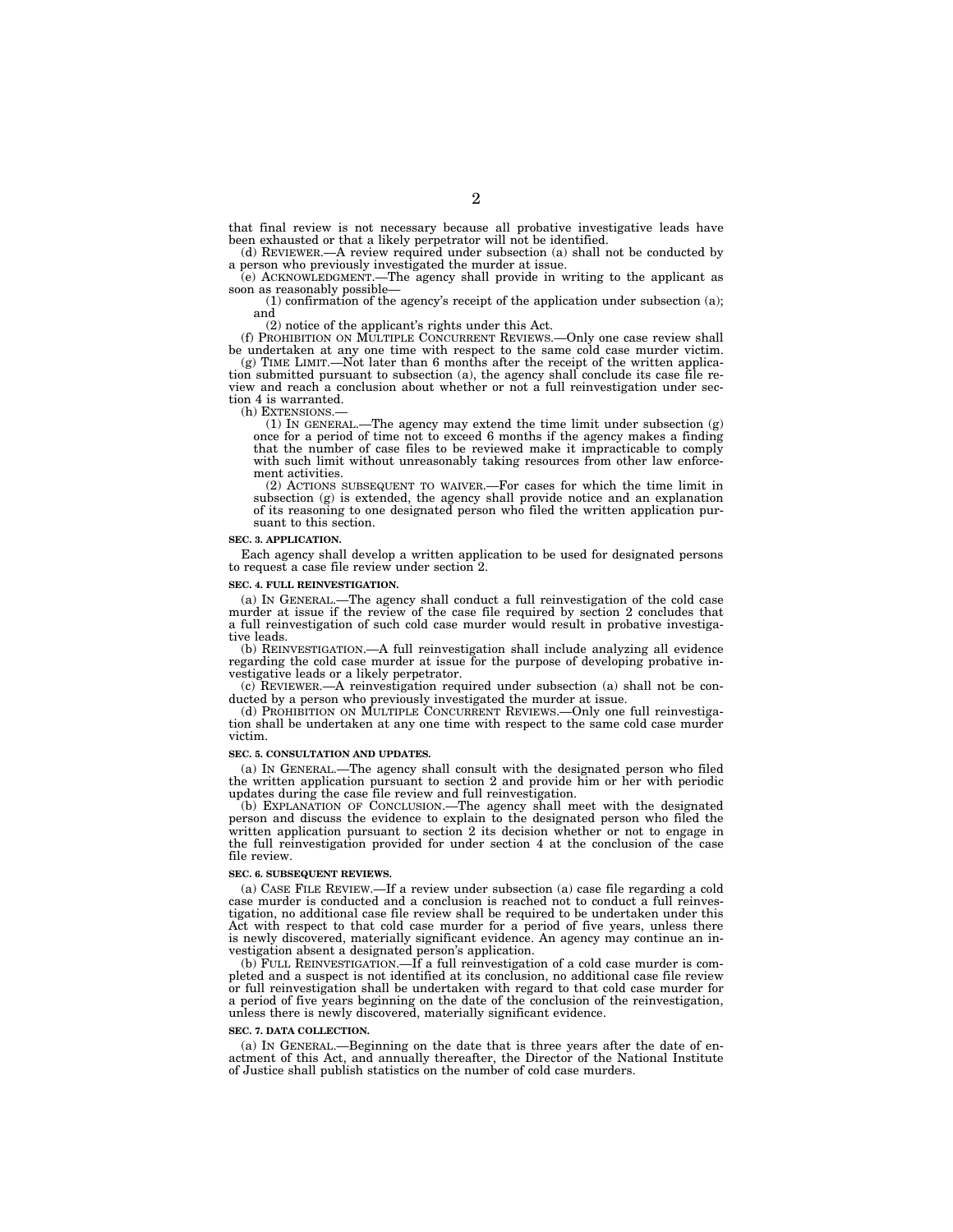(b) MANNER OF PUBLICATION.—The statistics published pursuant to subsection (a) shall, at a minimum, be disaggregated by the circumstances of the cold case murder, including the classification of the offense, and by agency.

#### **SEC. 8. PROCEDURES TO PROMOTE COMPLIANCE.**

(a) REGULATIONS.—Not later than one year after the date of enactment of this Act, the head of each agency shall promulgate regulations to enforce the right of a designated person to request a review under this Act and to ensure compliance by the agency with the obligations described in this Act.

 $\tilde{P}$ (b) PROCEDURES.—The regulations promulgated under subsection (a) shall—

(1) designate an administrative authority within the agency to receive and investigate complaints relating to a review initiated under section 2 or a reinvestigation initiated under section 4;

(2) require a course of training for appropriate employees and officers within the agency regarding the procedures, responsibilities, and obligations required under this Act;

(3) contain disciplinary sanctions, which may include suspension or termination from employment, for employees of the agency who are shown to have willfully or wantonly failed to comply with this Act;

(4) provide a procedure for the resolution of complaints filed by the designated person concerning the agency's handling of a cold case murder investigation or the case file evaluation; and

(5) provide that the head of the agency, or the designee thereof, shall be the final arbiter of the complaint, and that there shall be no judicial review of the final decision of the head of the agency by a complainant.

#### **SEC. 9. WITHHOLDING INFORMATION.**

Nothing in this Act shall require an agency to provide information that would endanger the safety of any person, unreasonably impede an ongoing investigation, violate a court order, or violate legal obligations regarding privacy.

#### **SEC. 10. MULTIPLE AGENCIES.**

In the case that more than one agency conducted the initial investigation of a cold case murder, each agency shall coordinate their case file review or full reinvestigation such that there is only one joint case file review or full reinvestigation occurring at a time in compliance with section  $2(f)$  or  $4(d)$ , as applicable.

### **SEC. 11. APPLICABILITY.**

This Act applies in the case of any cold case murder occurring on or after January 1, 1970.

#### **SEC. 12. DEFINITIONS.**

In this Act:

(1) The term ''designated person'' means an immediate family member or someone similarly situated, as defined by the Attorney General.

(2) The term ''immediate family member'' means a parent, parent-in-law, grandparent, grandparent-in-law, sibling, spouse, child, or step-child of a murder victim.

(3) The term ''victim'' means a natural person who died as a result of a cold case murder.

(4) The term "murder" means any criminal offense under section 1111(a) of title 18, United States Code, or any offense the elements of which are substantially identical to such section.

 $(5)$  The term "agency" means a Federal law enforcement entity with jurisdiction to engage in the detection, investigation, or prosecution of a cold case murder.

(6) The term "cold case murder" means a murder-

(A) committed more than three years prior to the date of an application

by a designated person under section 2(a);

(B) previously investigated by a Federal law enforcement entity;

(C) for which all probative investigative leads have been exhausted; and (D) for which no likely perpetrator has been identified.

#### **SEC. 13. ANNUAL REPORT.**

(a) IN GENERAL.—Each agency shall submit an annual report to the Committees on the Judiciary of the House of Representatives and of the Senate describing actions taken and results achieved under this Act during the previous year.

(b) REPORT DESCRIBED.—The report described in subsection (a) shall include—

(1) the number of written applications filed with the agency pursuant to section 2(a);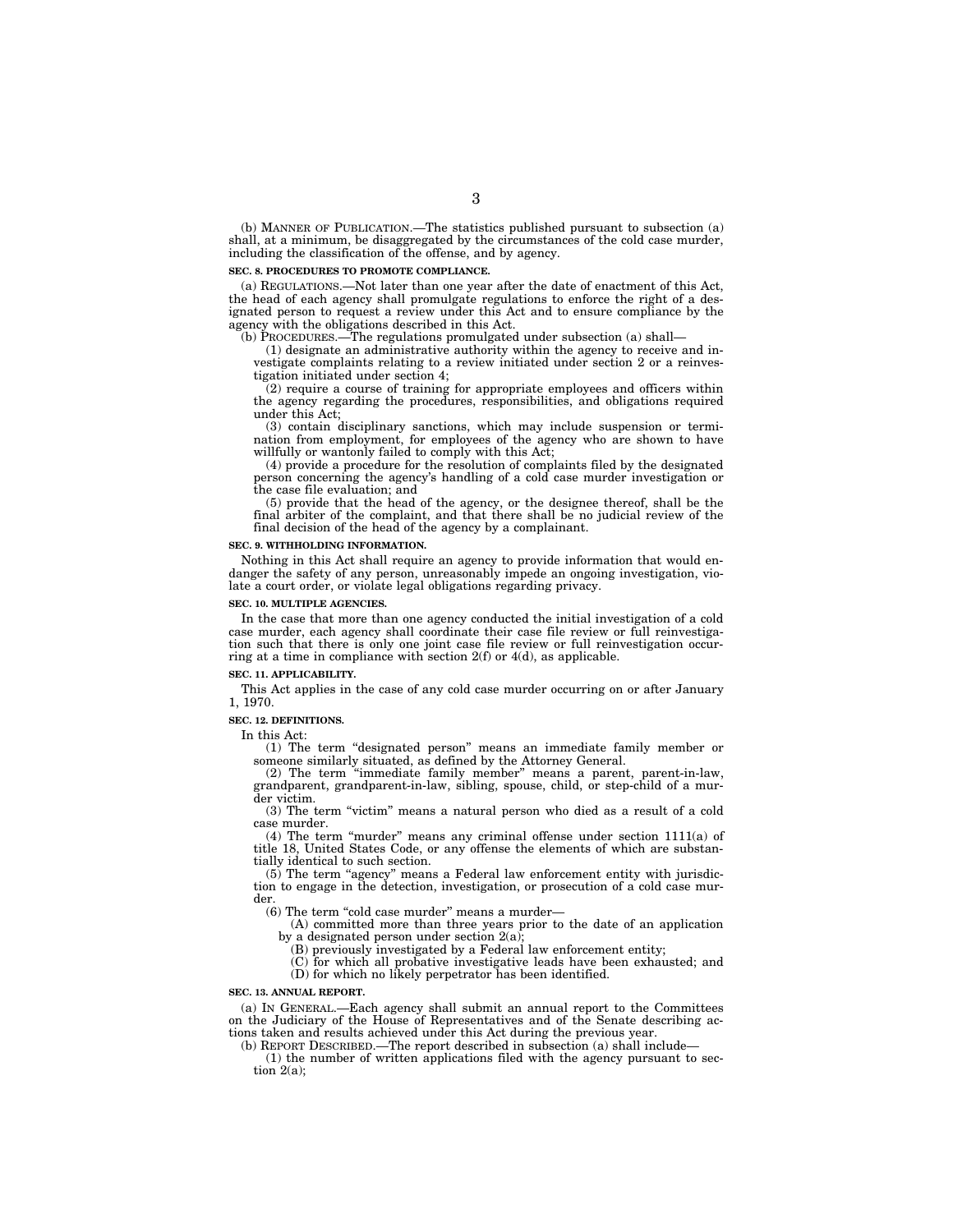(2) the number of extensions granted, and an explanation of reasons provided under section 2(h);

(3) the number of full reinvestigations initiated and closed pursuant to section 4; and

(4) statistics and individualized information on topics that include identified suspects, arrests, charges, and convictions for reviews under section 2 and reinvestigations under section 4.

 $D_{\alpha\alpha\alpha}$ 

#### CONTENTS

| New Budget Authority and Congressional Budget Office Cost Estimate |  |
|--------------------------------------------------------------------|--|
|                                                                    |  |
|                                                                    |  |
|                                                                    |  |
|                                                                    |  |
|                                                                    |  |

#### **Purpose and Summary**

H.R. 3359, the ''Homicide Victims' Families' Rights Act of 2021,'' would grant relatives of homicide victims, under federal law, the right to have their loved ones' case files reviewed by the federal law enforcement agency with jurisdiction over their case, after three years of the case going cold.

#### **Background and Need for the Legislation**

### I. BACKGROUND

Currently, our nation has over 250,000 unsolved murder cases and that number increases by 6,000 cases each year.<sup>1</sup> Scholars contend that this is a conservative estimate since 48 percent ''of death investigation and missing persons cases'' are ''classified'' under ''undetermined cause'' of death and thus not included in the unsolved murder case data.2 An expert on the Cold Case Investigation Working Group assembled by the Office of Justice Programs' National Institute of Justice states the number of ''cold cases'' in America "constitute a crisis situation."<sup>3</sup> The number of unsolved homicide cases grew consistently over the last decade throughout the nation. FBI data shows "the percentage of homicides for which someone is charged has steadily declined from over 90 percent in 1965 to under 65 percent in 2018."<sup>4</sup> Four in ten murder victim's families do not receive closure for their loved ones' cases.5 Low clearance rates exacerbate the backlog of unsolved cases. Due to the constant

<sup>1</sup>*The Crisis of Cold Cases,* U.S. Dep't of Just. (Jan. 9, 2020), https://www.ojp.gov/files/archives/

blogs/2019/crisis-cold-cases.<br><sup>22</sup>Francesca Mirabile, W*hen Police Fail to Solve Homicides, Families Carry the Weight,* The<br>Trace (June 26, 2017), https://www.thetrace.org/2017/06/police-fail-solve-homicides-families-

carry-weight/. 3*The Crisis of Cold Cases*, U.S. Dep't of Just. (Jan. 9, 2020), https://www.ojp.gov/files/archives/<br>blogs/2019/crisis-cold-cases.

blogs/2019/crisis-cold-cases.<br><sup>4</sup> Rep. Eric Swalwell and Glenn Kirschner, *Some Murder Cases Grow Cold. For Victims' Fami-*<br>li*es Remains Hot | Opinion*, Newsweek (May 19, 2021), https://www.newsweek.com/some-murder-

cases-grow-cold-victims-families-pain-remains-hot-opinion-1592989.<br><sup>5</sup> Francesca Mirabile, *When Police Fail to Solve Homicides, Families Carry the Weight*, The<br>Trace (June 26, 2017), https://www.thetrace.org/2017/06/polic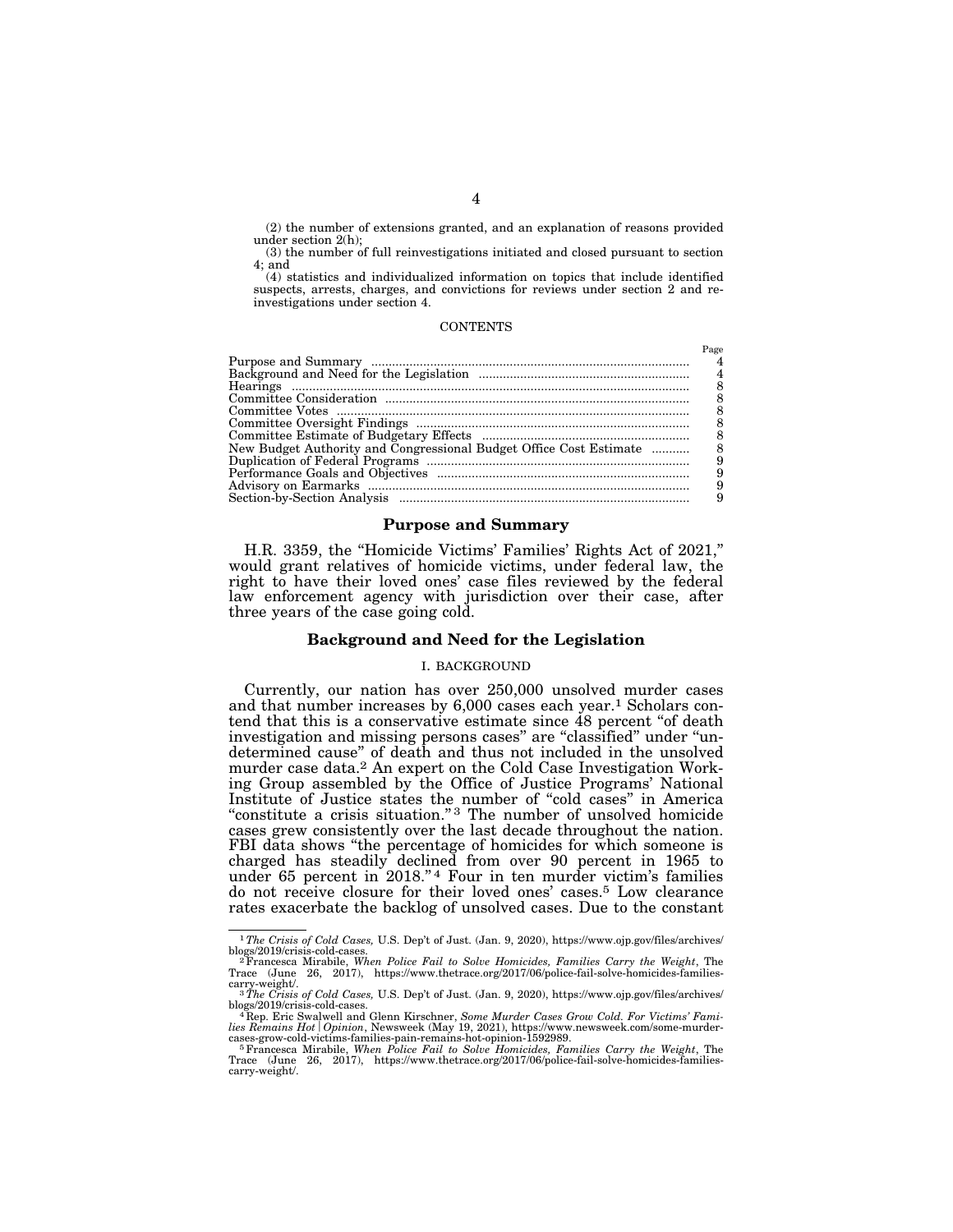nature of crime, law enforcement focuses on present and future crime instead of investigating older cases.6 Even cases that occurred within the last year can fade from the priorities of law enforcement. H.R. 3359 addresses the backlog of cases and will help police raise arrest rates of dangerous criminals.

The backlog and low clearance rate of homicide cases disproportionately affects Black victims. While clearance rates in cases with white, Latino, Asian, and Native American victims increased from 1976 to 2017, the overall clearance rate trends significantly downwards because of the extremely low clearance rates for Black victims.7 Victims in cases with low clearance rates are ''more likely to live in deep poverty, to be unemployed, to have lower education levels, and to be black."<sup>8</sup>

In Oakland, California, over the last decade "approximately 76% percent of the city's victims were black. During that time, Oakland police made arrests in just 40% of murder cases when the victim was black, compared to 80% when the victim was white."<sup>9</sup> Other cities with a large Black population had similar statistics. In 2016, the Baltimore Police Department had a rate of "36.7 percent of killings" cleared, which was down from "46.4 percent in  $2011$ ."<sup>10</sup> Likewise in 2017, in Chicago, the city with the most homicides in the U.S., the police solved only one in six murders.11 Impoverished homicide victims and Black victims do not receive the same attention to their cases from police as victims of other socio-economic backgrounds or racial groups.

Because of the current cold case police practices, families often remain uninformed about the current state of the investigation. Research found each homicide victim leaves behind at least four surviving family members.12 Therefore, unresolved murder cases impact millions of people in the United States. In the case of the murder of Georgia Moses in 1997 in Petaluma, California, the police cannot share any information with her sister Angel Turner because the case, even though it is cold, is ''technically still open.'' 13 Unless agency policy specifically prohibits disclosing information on open cases to the families of homicide victims, the decision to divulge new findings in the case is left to the discretion of individual officers. Because departments focus on current crime, they may not reserve the time to ''investigate [old] crimes, follow leads and return

<sup>&</sup>lt;sup>6</sup> James M. Adcock, *Fixing America's Cold Case Crisis*, The Crime Report (Nov. 28, 2018), https://thecrimereport.org/2018/11/28/fixing-americas-cold-case-crisis/.

<sup>&</sup>lt;sup>7</sup>Rep. Eric Swalwell and Glenn Kirschner, Some Murder Cases Grow Cold. For Victims' Fami*lies Remains Hot | Opinion*, Newsweek (May 19, 2021), https://www.newsweek.com/some-murder-cases-grow-cold-victims-families-pain-remains-hot-opinion-1592989.

<sup>&</sup>lt;sup>8</sup> Mirabile, *When Police Fail to Solve Homicides, Families Carry the Weight*, The Trace (June 26, 2017), https://www.thetrace.org/2017/06/police-fail-solve-homicides-families-carry-weight/. <sup>9</sup> Living with Impunity: Unsolved Murders in Oakland and the Human Rights Impact on Vic-

*tims' Family Members*, Berkeley Law, https://www.law.berkeley.edu/experiential/clinics/inter-

<sup>&</sup>lt;sup>10</sup> Francesca Mirabile, *When Police Fail to Solve Homicides, Families Carry the Weight*, The Trace (June 26, 2017), https://www.thetrace.org/2017/06/police-fail-solve-homicides-families-<br>carry-weight/.<br> $^{11}Id$ .

<sup>&</sup>lt;sup>12</sup> *Id.* **12**  *Id.* **21** *Carry-weight* **and Glenn Kirschner,** *Some Murder Cases Grow Cold. For Victims' Families Remains Hot <i>Opinion*, Newsweek (May 19, 2021), https://swalwell.house.gov/media-center/ in-the-news/some-murder-cases-grow-cold-victims-families-pain-remains-hot.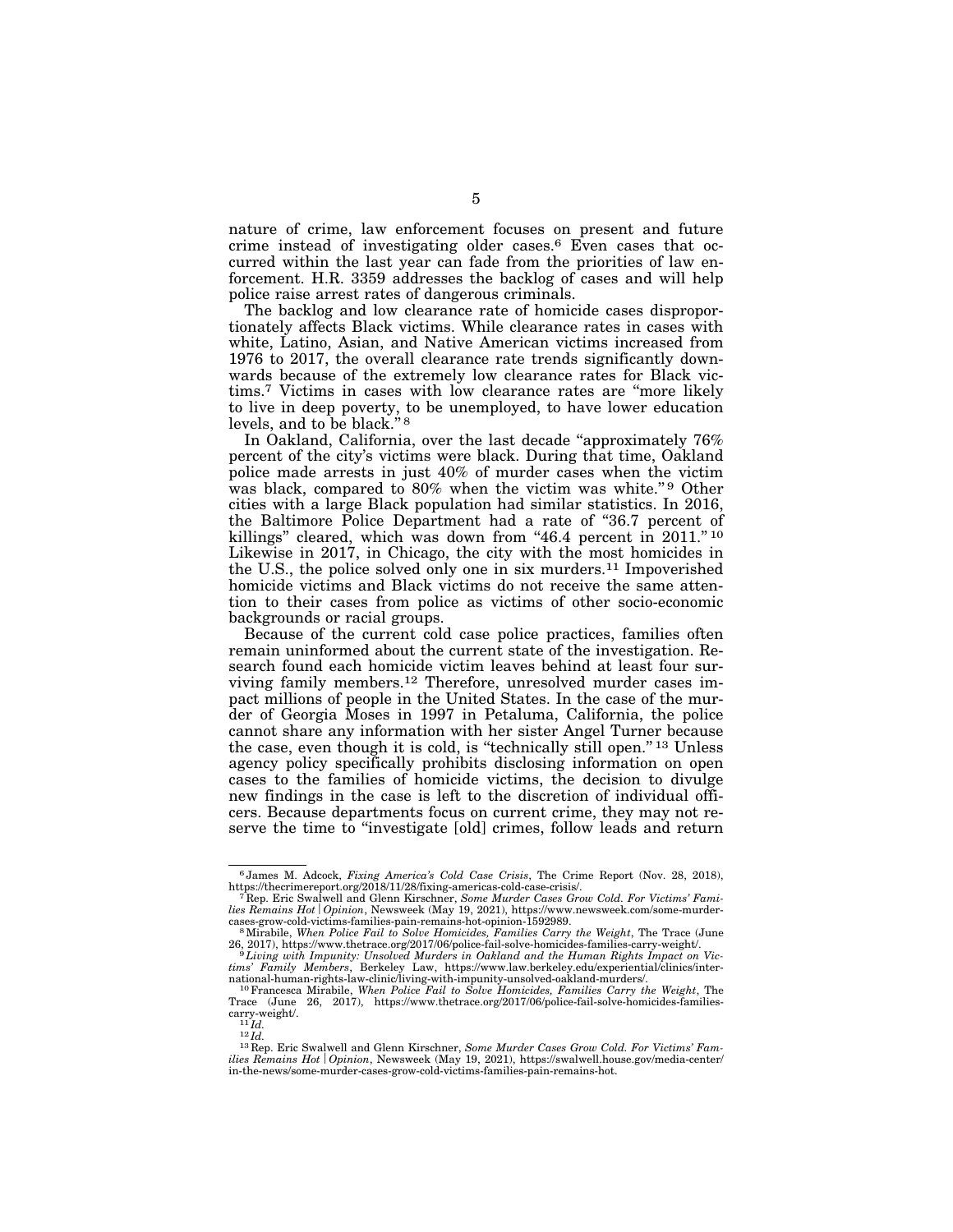emails and phone calls."<sup>14</sup> This system of investigating cold cases leaves families to wonder about updates in the case.

Research reveals surviving members experienced victimization for a second time as ''law enforcement and other agencies treated them with indifference—and even hostility.'' 15 A University of California, Berkeley, School of Law report found this experience to be worse for Black families. These families face ''lackluster police responsiveness and often disrespectful and discriminatory treatment'' and "checkered availability of crime-victim services."<sup>16</sup> Additionally, strain between the police and a victim's family intensifies the longer the case goes unsolved, and the family loses trust in the criminal justice system. In federal cases, H.R. 3359 provides families with the right to receive updates on their loved one's homicide case. This aligns with the Office of Justice Programs' ''National Best Practice Guides for Implementing and Sustaining a Cold Case Investigative Unit'' report that specified agencies must develop ''a detailed plan for communication with victims and victims' families in the cold case unit protocols'' and ''employ a victim-centered approach in the daily operations of cold case investigations.'' 17

To find a new lead ''sometimes it takes another, fresh set of eyes to discover a fact that was overlooked, or perhaps, a new test can be run that was not available when the homicide was first investigated.'' 18 The first detectives may have overlooked or not connected pieces of evidence that other detectives may identify. The phenomenon of ''online sleuthing,'' where civilians comb through the internet looking for leads, true crime podcasts and television shows, and non-law enforcement personnel finding new evidence in homicide cases serve as examples where a fresh perspective can help break a case open.<sup>19</sup> The "passage of time can result in important reasons to interview witnesses or investigate a case entirely."<sup>20</sup> Because advances in science progress rapidly, new technology could have been discovered and implemented in the time since detectives last revisited the case. The Office of Justice Programs reports ''advancements in DNA technology are breathing new life into old, cold, or unsolved criminal cases."<sup>21</sup> Investigators in California used new DNA technology to apprehend the Golden State Killer, a case that had remained cold for decades.

<sup>14</sup> Rep. Eric Swalwell and Glenn Kirschner, *Some Murder Cases Grow Cold. For Victims' Families Remains Hot | Opinion*, Newsweek (May 19, 2021), https://www.newsweek.com/some-mur-<br>der-cases-grow-cold-victims-families-pain-remains-hot-opinion-1592989.

<sup>&</sup>lt;sup>15</sup> Living with Impunity: Unsolved Murders in Oakland and the Human Rights Impact on Vic*tims' Family Members*, Berkeley Law, https://www.law.berkeley.edu/experiential/clinics/inter-

national-murders-law-clinical-oakland-oakland-oakland-oakland-oakland-oakland-murders-oakland-murders-oakland-<br><sup>17</sup> *National Best Practices for Implementing and Sustaining a Cold Case Investigation Unit*, U.S. Dep't of Just., https://www.ojp.gov/pdffiles1/nij/252016.pdf. 18Francesca Mirabile, *When Police Fail to Solve Homicides, Families Carry the Weight*, The

Trace (June 26, 2017), https://www.thetrace.org/2017/06/police-fail-solve-homicides-families-<br>carry-weight/.

<sup>&</sup>lt;sup>19</sup> Janaki Jitchotvisut, *8 times crimes were solved by the internet*, Insider (May 11, 2018), https://www.insider.com/crimes-solved-by-people-online-2018-5.

 $h^{20}$ Francesca Mirabile, *When Police Fail to Solve Homicides, Families Carry the Weight*, The Trace (June 26, 2017), https://www.thetrace.org/2017/06/police-fail-solve-homicides-families-

<sup>&</sup>lt;sup>21</sup> *Using DNA to Solve Cold Cases*, U.S. Dep't of Just. (July 2002), https://www.ojp.gov/ pdffiles1/nij/194197.pdf.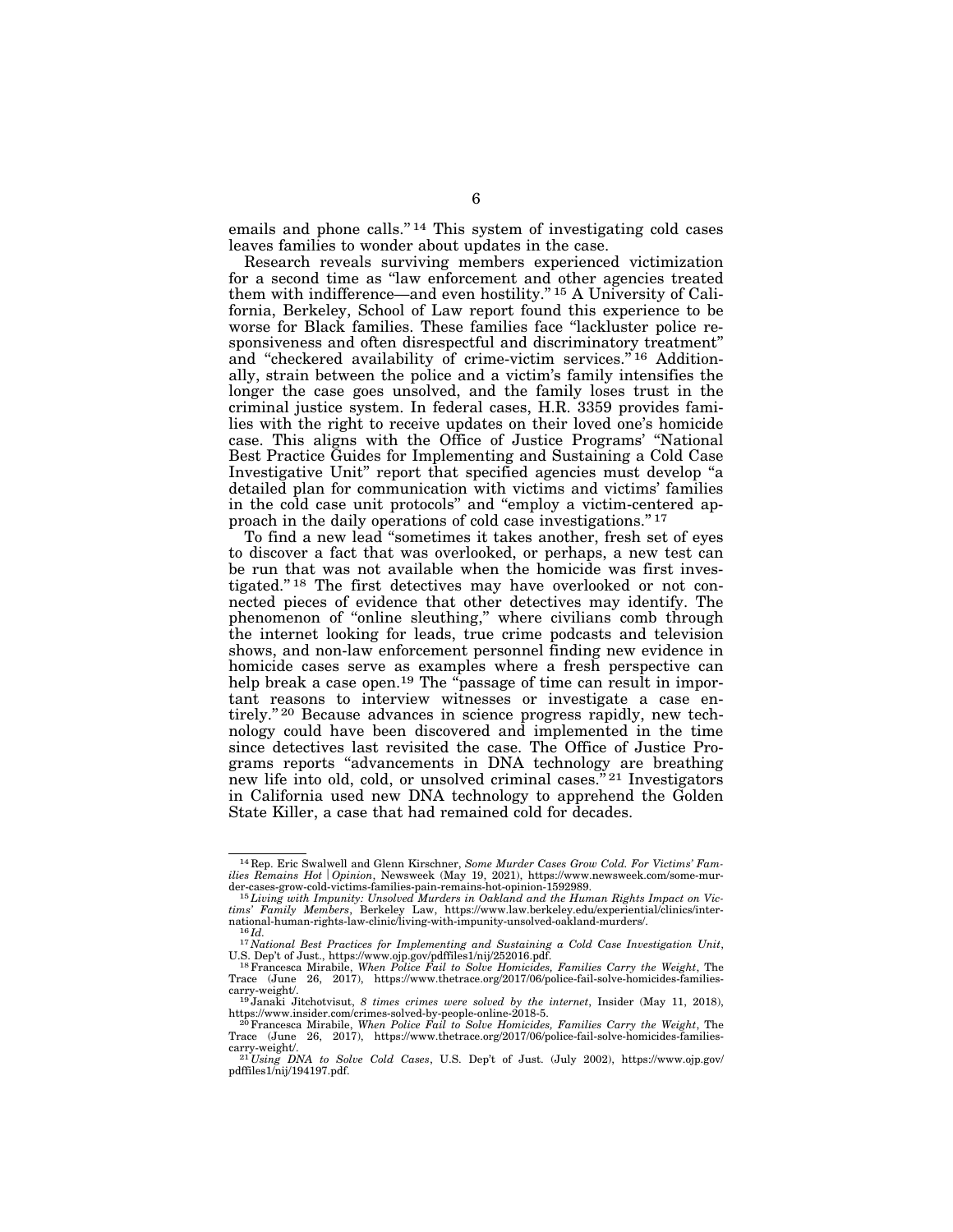### II. NEED FOR LEGISLATION

Low clearance rates and unsolved murders mean perpetrators remain free and are not held legally accountable for their crimes, leaving communities less safe. The director of the National Network for Safe Communities at John Jay College of Criminal Justice, David Kennedy, stated low clearance rates causes ''people to take things into their own hands, which leads to high levels of violence and low clearance rates. It is a spiral of decline."<sup>22</sup> Vigilante justice is common after an unsolved murder, compounding the number of unsolved cases and violence. Likewise, research demonstrates that a violent offender will likely repeat their crime.23 If law enforcement does not apprehend perpetrators, they are likely to victimize other people and further harm the community. Solving cold cases prevents further violence.

Low clearance rates help create a cyclical pattern of more unsolved crimes. Kennedy highlighted ''low clearance rates mean people have low confidence in the police, which leads to reluctance to cooperate, which leads to low clearance rates."<sup>24</sup> The public's faith in ''the criminal justice system, and in law enforcement in particular, hinges on the public's perception that laws will be en- $\rm forced.$ "25

Unsolved crimes financially burden police departments. Increased caseloads drain department resources because officers must allocate their attention between several cases instead of intensely focusing on one. As these cases remain open, the department funnels resources towards solving them. Thus, a higher number of cases correlates to more money spent solving them. In unsolved cases, police departments hemorrhage money without a tangible result.

H.R. 3359 would grant relatives of homicide victims, under federal law, the right to have their loved ones' case files reviewed by the federal law enforcement agency with jurisdiction over their case, after three years of the federal case going cold. The bill guarantees that federal law enforcement agents who have not investigated the case review the file. Moreover, the three-year time frame from when the case file originally opened allows more time for more witnesses to come forward and the benefits of scientific discoveries to help solve the case. This legislation also pushes for more equitable case clearance rates by ensuring law enforcement agencies examine and allot resources to each case to find new probative leads. H.R. 3359 ensures federal law enforcement remains responsive and accountable to victims and their family while empowering the families of homicide victims. Families, like the families of the four teenage girls brutally murdered in an Austin, Texas yogurt shop 30 years ago, wait in anguish wondering what hap-

<sup>22</sup>Francesca Mirabile, *When Police Fail to Solve Homicides, Families Carry the Weight*, The Trace (June 26, 2017), https://www.thetrace.org/2017/06/police-fail-solve-homicides-families-

carry-weight/. 23*The Crisis of Cold Cases*, U.S. Dep't of Just. (Jan. 9, 2020), https://www.ojp.gov/files/ar-

chives/blogs/2019/crisis-cold-cases.<br><sup>24</sup>Francesca Mirabile, *When Police Fail to Solve Homicides, Families Carry the Weight*, The<br>Trace (June 26, 2017), https://www.thetrace.org/2017/06/police-fail-solve-homicides-familie

carry-weight/.<br><sup>25</sup> National Best Practices for Implementing and Sustaining a Cold Case Investigation Unit,<br>U.S. Dep't of Just., https://www.ojp.gov/pdffiles1/nij/252016.pdf.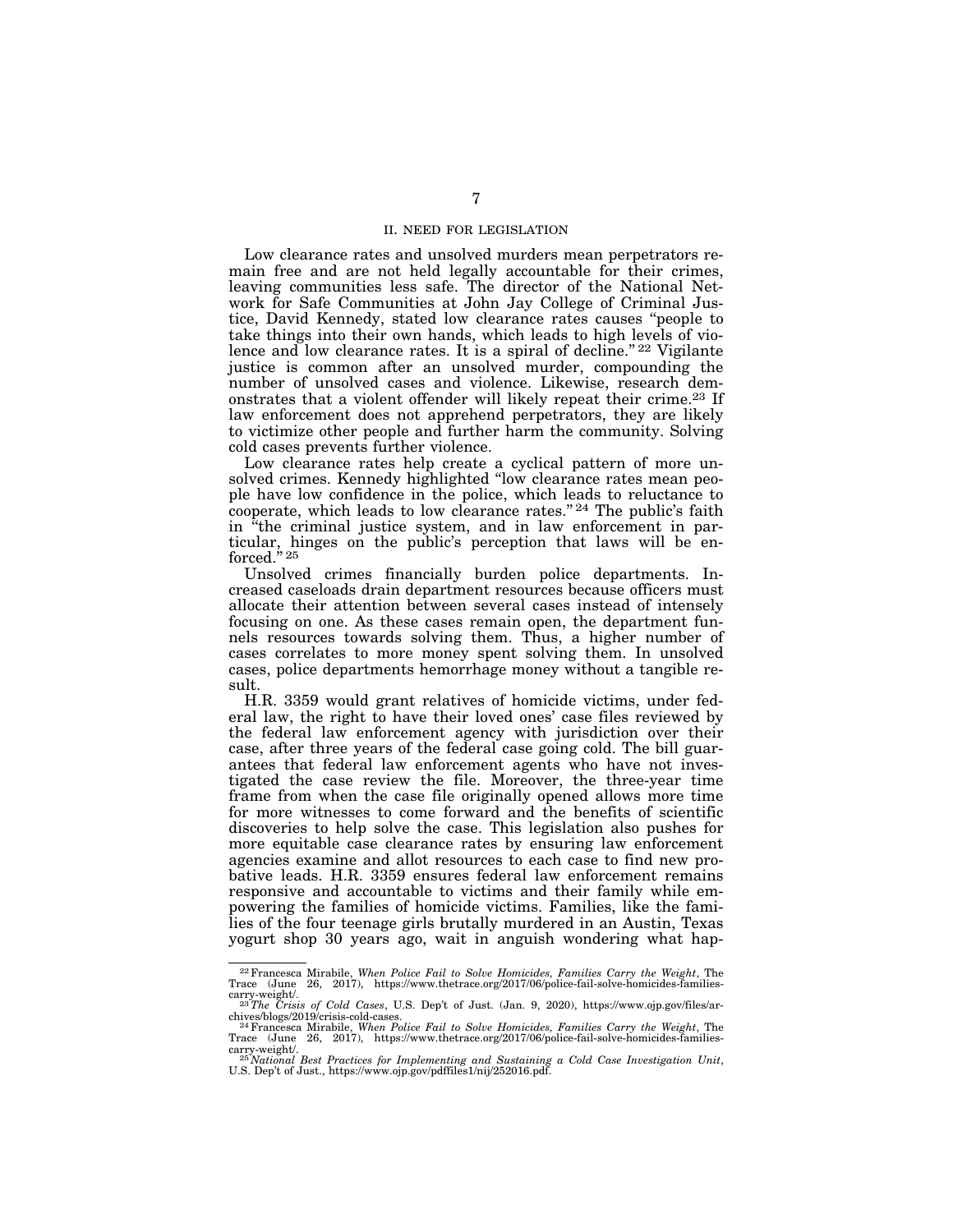pened to their loved one.26 H.R. 3359 also provides families with a more victim-centered law enforcement response. The bill would require federal law enforcement to inform family members and similarly situated people of their rights and to update them on any new findings uncovered by the review. Families will be provided with a platform to know what is happening with the case, without jeopardizing the case. Finally, H.R. 3359 gives families of victims a sense of hope that the police will continue investigating their loved ones' cases and will help bring closure to families. It is a practical solution that will result in increased murder charges and closure for homicide victims' families.

# **Hearings**

The Committee did not hold any hearings related to H.R. 3359.

### **Committee Consideration**

On December 8, 2021, the Committee met in open session and ordered the bill, H.R. 3359 favorably reported with an amendment in the nature of a substitute by a voice vote, a quorum being present.

# **Committee Votes**

No roll call votes occurred during the Committee's consideration of H.R. 3359.

# **Committee Oversight Findings**

In compliance with clause  $3(c)(1)$  of House rule XIII, the Committee advises that the findings and recommendations of the Committee, based on oversight activities under clause 2(b)(1) of House rule X, are incorporated in the descriptive portions of this report.

# **Committee Estimate of Budgetary Effects**

Pursuant to clause  $3(d)(1)$  of House rule XIII, the Committee adopts as its own the cost estimate prepared by the Director of the Congressional Budget Office pursuant to section 402 of the Congressional Budget Act of 1974.

### **New Budget Authority and Congressional Budget Office Cost Estimate**

Pursuant to clause  $3(c)(2)$  of House rule XIII and section  $308(a)$ of the Congressional Budget Act of 1974, and pursuant to clause  $(3)(c)(3)$  of House rule XIII and section 402 of the Congressional Budget Act of 1974, the Committee has requested but not received from the Director of the Congressional Budget Office a budgetary analysis and a cost estimate of this bill.

<sup>26</sup> Cierra Bailey, *Swalwell's newest bills address pandemic response, homicide victims' families*, Pleasanton Weekly (Jul. 25, 2021), https://www.pleasantonweekly.com/news/2021/07/25/ swalwells-newest-bills-address-pandemic-response-homicide-victims-families.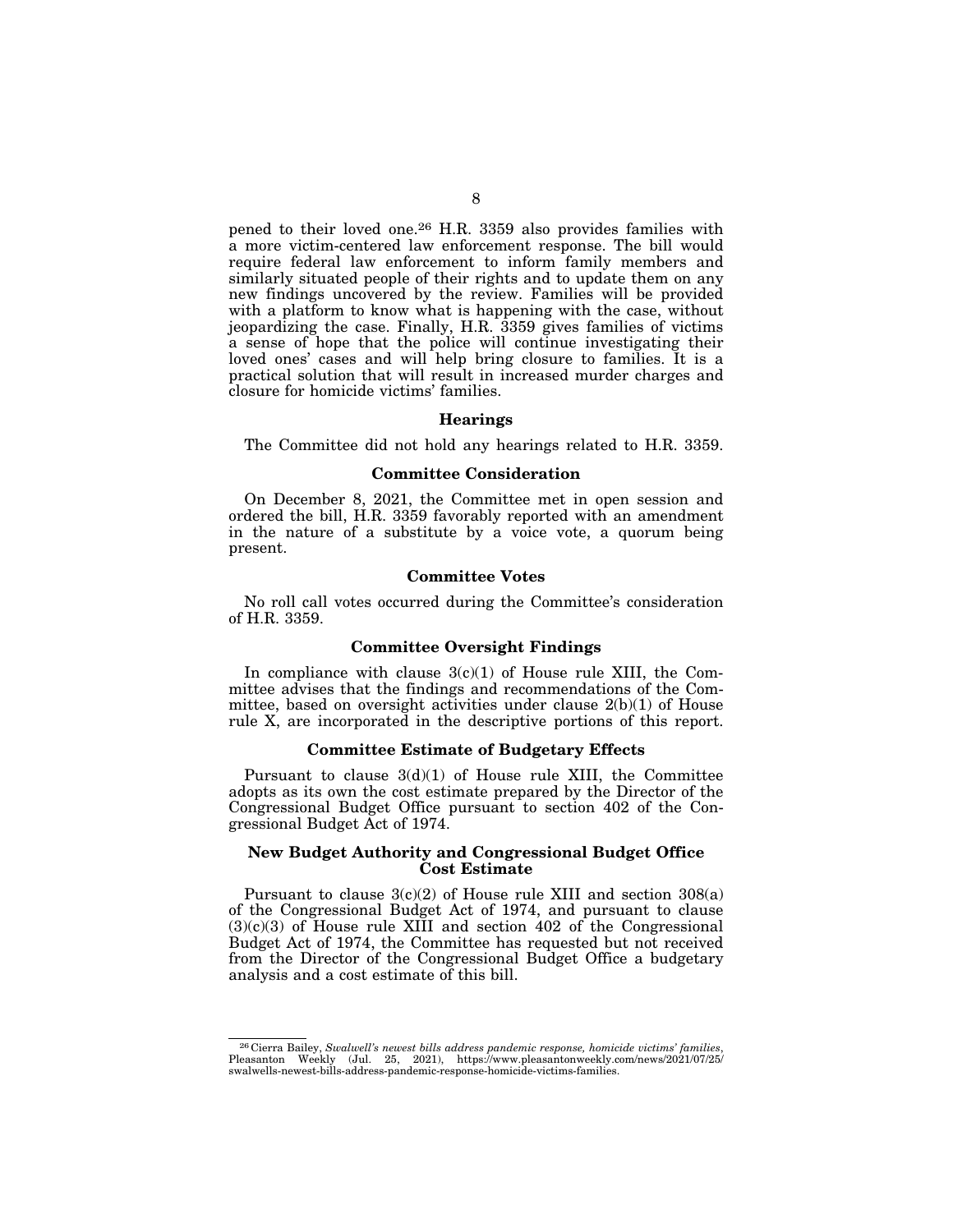# **Duplication of Federal Programs**

Pursuant to clause 3(c)(5) of House rule XIII, no provision of H.R. 3359 establishes or reauthorizes a program of the federal government known to be duplicative of another federal program.

### **Performance Goals and Objectives**

The Committee states that pursuant to clause  $3(c)(4)$  of House rule XIII, H.R. 3359 would improve the clearance rates and reduce the backlog of federal homicide cases and ensure federal law enforcement remains responsive and accountable to homicide victims and their families.

### **Advisory on Earmarks**

In accordance with clause 9 of House rule XXI, H.R. 3359 does not contain any congressional earmarks, limited tax benefits, or limited tariff benefits as defined in clause 9(d), 9(e), or 9(f) of House rule XXI.

# **Section-by-Section Analysis**

The following discussion describes the bill as reported by the Committee.

*Sec. 1. Short Title.* Section 1 sets forth the short title of the bill as the ''Homicide Victims' Families' Rights Act of 2021.''

*Sec. 2. Case File Review.* Section 2 would set forth the criteria for case file review of cold case murders by federal law enforcement agencies that conducted initial investigations of the cases. An applicable agency, upon receiving a completed written application by one designated person, must determine if a full reinvestigation would result in probative investigation leads or a likely perpetrator. The person(s) reviewing the case must not have previously investigated the murder. The review shall include (1) an analysis of what investigative steps or follow-up steps may have been missed in the initial investigation; (2) an assessment of whether witnesses should be interviewed or reinterviewed; (3) an examination of physical evidence to see if all appropriate forensic testing and analysis was performed in the first instance or if additional testing might yield information relevant to the investigation; and (4) an update of the case file using the most current investigative standards at the time of the case review to the extent it would help probative leads.

Review is unnecessary where a case does not meet the criteria for a cold case murder. An agency may issue a certification stating that review is unnecessary because all probative investigative leads have not been exhausted or a likely perpetrator has not been identified.

An agency must confirm in writing receipt of the request and within six months of receiving the application, complete review of the case and determine whether a full reinvestigation is warranted. An agency may extend their investigation past the six-month limit if the agency makes a finding that the number of case files to be reviewed make it unfeasible to comply with the six-month limit without unreasonably taking resources from other law enforcement activities. Extensions may not exceed six months and the agency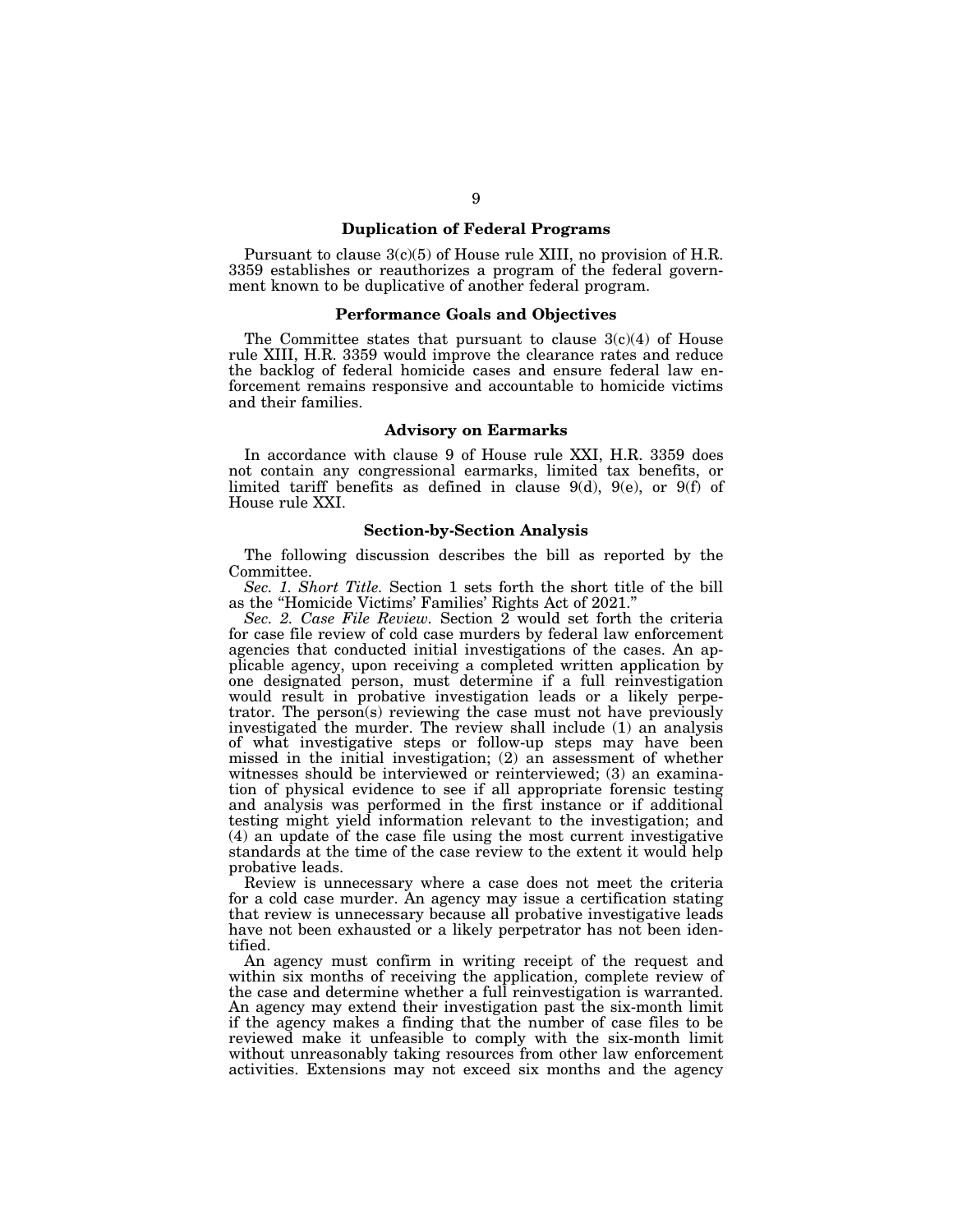must notify one designated person, who filed the application, of an extension and provide an explanation of its reasoning. Only one review of the same cold case may occur at a time.

*Sec. 3. Application.* Section 3 would mandate that each agency develop a written application to be used by designated persons to request a case file review.

*Sec. 4. Full Reinvestigation.* Section 4 would set forth the requirements for a full reinvestigation. The applicable agency shall conduct a full reinvestigation of the cold case murder at issue if review of the case file concludes that a full reinvestigation would result in probative investigation leads. A full investigation of the cold case murder must include analysis of all evidence for the purpose of developing probative investigative leads or a likely perpetrator. The person(s) conducting the full reinvestigation must not have previously investigated the cold case murder at issue, except for the case file review described in section 2. Only one full reinvestigation may occur at a time with respect to the same cold case murder victim.

*Sec. 5. Consultation and Updates.* Section 5 would set forth that the applicable agency must consult with the designated person who filed the written application and provide that person with periodic updates during the case file review and full reinvestigation. At the conclusion of the case file review, the applicable agency must meet with the designated person and discuss the evidence to explain its decision whether to conduct a full reinvestigation under section 5.

*Sec. 6. Subsequent Reviews.* Section 6 would establish that if a case file review is done and a conclusion is reached not to conduct a full reinvestigation, no additional case file review is required for five years, unless there is newly discovered, materially significant new evidence. An agency may continue an investigation without an immediate family member's application.

If a full investigation is completed and a suspect is not identified, no additional case file review or full reinvestigation shall be undertaken for five years, unless there is newly discovered, materially significant new evidence.

*Sec. 7. Data Collection.* Section 7 would require the National Institute of Justice to publish statistics annually on the number of cold cases beginning three years after the enactment of this Act. The published statistics must at minimum categorize the circumstances of the cold case, including the classification of the offense, and agency.

*Sec. 8. Procedures to Promote Compliance.* Section 8 would require the head of each Federal agency to enact regulations to enforce the rights of designated persons to request a case file review under section 2 and to ensure compliance by the agency with the obligations described in this Act. The regulations enacted must (1) designate an administrative authority within the agency to receive and investigate complaints relating to the provision or violation of the rights of designated persons; (2) require a training course for employees and officers within the agency regarding the procedures, responsibilities, and obligations under this Act; (3) contain disciplinary sanctions, including suspension or termination of employment, for employees who willfully or wantonly fail to comply with this Act; (4) establish a procedure for resolving complaints filed by a designated person concerning the agency's handling of a cold case